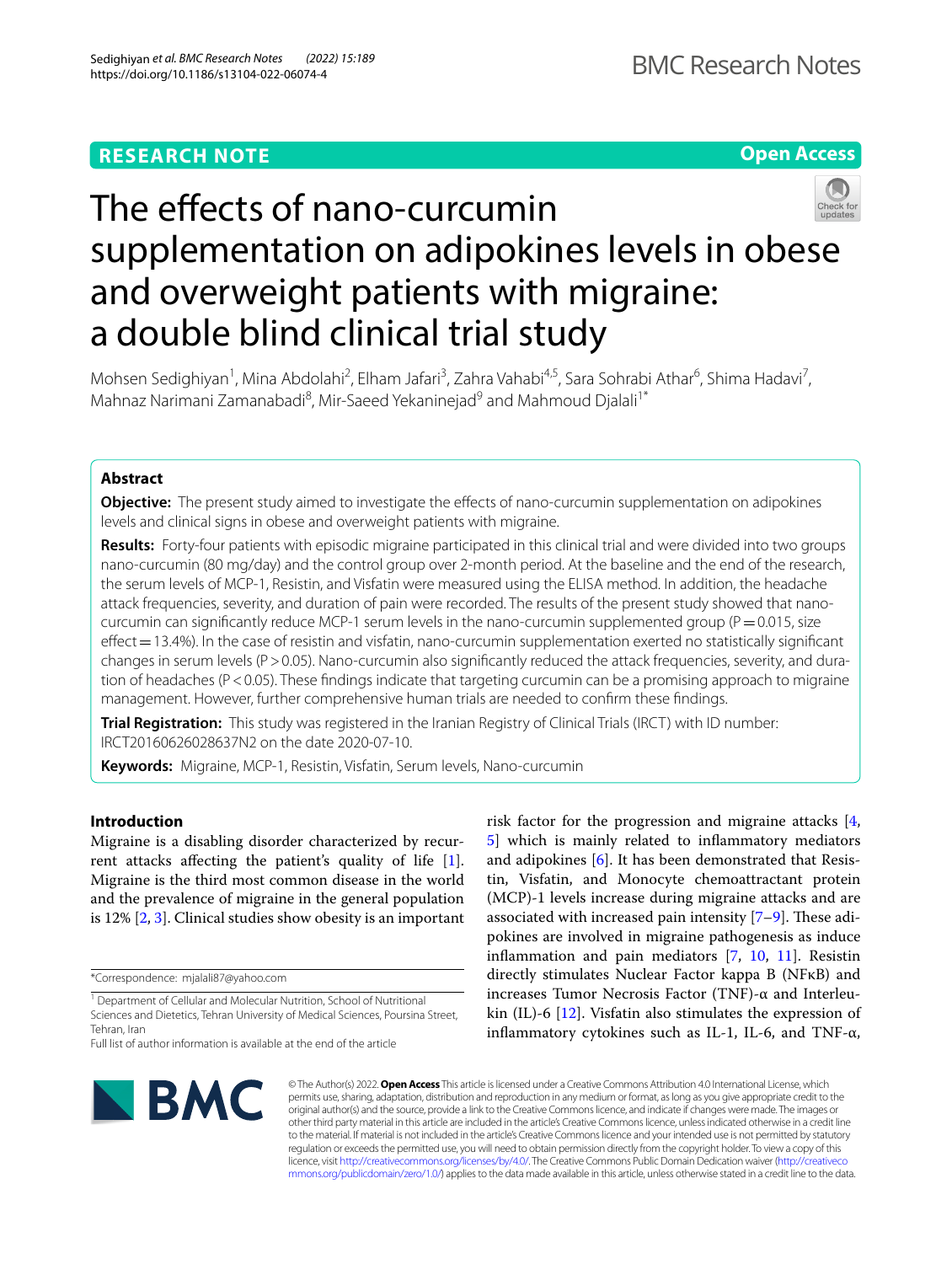leading to increased activity of NFκB [\[13](#page-5-11)]. Additionally, MCP-1 is associated with infammatory mediators such as TNF-α. Its expression by glia cells in the central nervous system increases neurogenic infammation, which in turn is associated with headache attacks [\[14](#page-5-12)].

Based on evidence some compounds can exert modulatory efects on adipokine, pain intensity, and infammation such as curcumin [\[15,](#page-5-13) [16\]](#page-5-14). Curcumin, the yellow active ingredient of turmeric, is derived from curcumalonga rhizome  $[17]$  $[17]$  $[17]$ . The bioavailability of curcumin is very low but nanoparticles of curcumin (nano-curcumin) which was used in this study have a high absorption [\[18\]](#page-5-16).

The curcumin carries out regulatory properties on resistin, visfatin, and MCP-1; Curcumin can reduce mRNA expression and visfatin protein levels and NFκB activity [[19](#page-5-17)] and exert its MCP-1-lowering efects through down-regulating the mitogen-activated protein kinase (MAPK) and NF- $\kappa$ B pathway [[20\]](#page-5-18). Additionally, curcumin in human endothelial cells activated by resistin inhibits the expression of pro-infammatory molecules [[21\]](#page-5-19). It is clear that migraine changes the pattern of adipokines, and even some medications used to migraine treatment reduce adipokines concentration such as visfatin [\[22](#page-5-20), [23](#page-5-21)] indicating the important role of adipokines in the treatment of migraines. Although the regulatory efects of curcumin on adipokines have been demonstrated in cellular and animal studies, human studies are very limited. In this regard, the present study hypothesizes that nano-curcumin can exert modulatory efects on adipokines involved in migraine pathogenesis resulting in an improvement of the clinical signs of migraine. Thus, the present study aimed to investigate the effects of nano-curcumin supplementation on adipokines levels in obese and overweight patients with migraine.

# **Main text**

# **Method and materials** *Study design and patients*

This research was conducted as a randomized clinical trial (RCT) study. Forty-four episodic migraine patients participated (42 females and 2 males) from April to September 2021 at the Tehran University of Medical Sciences (TUMS), Tehran, Iran. Inclusion criteria of this research were including age 20–50, body mass index (BMI) 25–35, any disorders such as cancer, diabetes, thyroid, liver or renal disease, cardiovascular disorders or infammatory condition, no supplements consumption, special activity, and specifc diet at least in last 3 months and diagnosis of episodic migraine based on International Headache Society criteria by the neurologist. Exclusion criteria included pregnancy during the trial, allergic reaction to curcumin, any alternation in routine treatment, consumption of less than 90% of supplements, and any infammatory diseases or headache attacks leading to more than 2 weeks of use of analgesics.

At the baseline, written informed consent approved by the TUMS ethics committee was obtained from all participants. The goals, benefits, and potential risks of the present study were explained. The baseline data, medical history, medications, headache frequencies, headache duration based on participants' reports were recorded at the first and end of the trial. The pain severity was recorded using visual analogue scale (VAS) measurement.

To determine compliance, patients were contacted per 2 weeks to ask about supplements consumption or side efects. Less than 90% consumption of the total supplements or placebo at the end of the study was defned as non-compliant. At the end of the study, the rate of supplementation in the nano-curcumin and control group was 96.4% and 94.2% respectively, so none of the patients were considered non-compliant or none of them lost more than 10% of the supplement. Generally, 1 patient in the control group withdrew the research due to unwillingness to cooperate. This study adheres to CONSORT guidelines.

# *Nano‑curcumin supplementation*

We used stratifed randomization to control gender and BMI variables. The sample size was determined by the formula. The participants were divided into 2 groups by Permuted Block Randomization method. In each group 22 patients including 21 women and 1 man were entered included (I) the nano-curcumin group and (II) the control group. The participants in group 1 take 80 mg nanocurcumin including two capsules 40 mg/day and the control group received a nano-curcumin placebo containing oral paraffin oil, 2 capsules/day for 2 months. The nano-curcumin and placebo capsules were similar in color, size, and shape. In addition, the nano-curcumin or placebo capsules were coded by a third person.

## *Measurement of serum concentration of adipokines*

At baseline and after 2-month intervention, 10 ml blood samples were taken from participants. The serum of patients was collected after10 minutes of centrifugation at 3000 RPM and stored at  $-$  80 °C for subsequent measurements of resistin, visfatin, and MCP-1 levels by the enzyme-linked immunosorbent assay (ELISA). The ELISA method was conducted according to Kit protocols (Mediagnost, Germany) and read by an ELISA reader (ELx800 Absorbance Microplate, USA). The best standard curve and its equation were obtained using "Curve expert  $1.4$ " software. The corrected optimal density  $(OD)$ (read OD- blank OD) was used to determine the diagrams and calculate concentrations. Then, the concentration of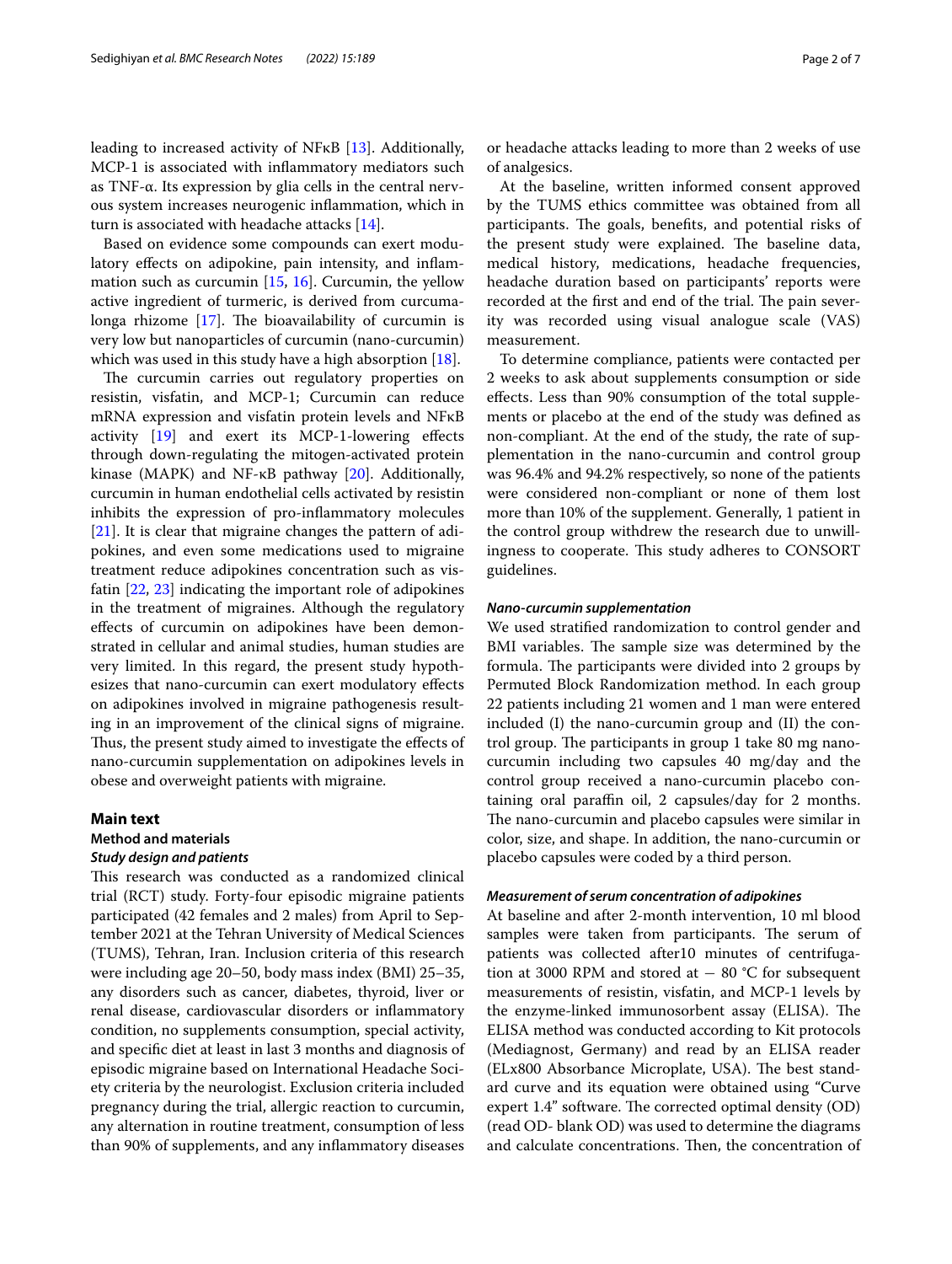the adipokines in the samples was determined using the obtained equation (Additional fle [1](#page-4-0): Figure S1).

## *The clinical sign of headache recording*

At the baseline and end of the trial, the headache frequencies (number of attacks per week) and headache attacks duration (average hours of headache) were recorded based on patient self-reports. The VAS measurement was used for pain severity recording at the start and end of the intervention. According to the VAS scale, the patients rated their pain (scoring  $0 - 10$ ). VAS divides the pain severity into fve categories as defned 0: No pain, 1–3: Mild pain, 4–6: Moderate pain, 7–9: Severe pain, and 10: Worst pain [[24\]](#page-5-22).

## *Statistical analysis*

The data was transferred to SPSS software 22 for analysis. The normality of data was examined by the Kolmogorov– Smirnov distribution test. The Paired t-test and Independent t test were used for comparison of within and between groups of normal data respectively. Wilcoxon and Mann U Witney tests were used respectively for within and between-group comparison of data not normally distributed. Chi-squared test was used to compare qualitative variables. Analysis of covariance (ANCOVA) test was used to remove the efect of confounding variables. Data are expressed as mean $\pm$ Standard Error of the Mean (SEM). The P value  $\leq$  0.05 was accepted as a statistically significant difference. The intention to treat method was used to replace missing data.

## **Results**

# *Baseline participants information*

The baseline and clinical information of patients in nanocurcumin and control groups are presented in Table [1](#page-2-0). As shown, none of the baseline data showed signifcant differences between groups (Table [1](#page-2-0)). Also, no side efects were seen in any of the study groups.

#### *Adipokine serum levels*

A signifcant reduction in the serum levels of MCP-1 was observed in patients who received nano-curcumin supplements which were signifcant between groups  $(P=0.015, \text{ size effect}=13.4\%)$  (Additional file [2:](#page-4-1) Figure S2). In the case of resistin and visfatin, no statistically signifcant reduction was found either within or between groups, even after adjustment based on baseline serum levels as a confounder ( $P=0.60$ , size effect=0.7% and  $P=0.24$ , size effect = 3.4% respectively) (Table [2\)](#page-3-0).

## *Clinical fndings of headache*

Based on Table [3](#page-4-2), nano-curcumin significantly reduced headache attack frequencies (per week) between groups  $(P<0.001$ , size effect = 47%). As well, a significant reduction was found in the duration of headache (hour) in the nano-curcumin-received group  $(P<0.001)$  and this

# <span id="page-2-0"></span>**Table 1** Baseline Participants information in nano-curcumin and control groups

| <b>Characteristics</b>              | Nano-curcumin group $N = 22$ | Control group $N = 22$ | P value           |
|-------------------------------------|------------------------------|------------------------|-------------------|
| Anthropometric measurements         |                              |                        |                   |
| Gender                              |                              |                        |                   |
| Female                              | 21 (95.5%)                   | 21 (95.5%)             | $0.75^{\circ}$    |
| Male                                | $1(4.5\%)$                   | $1(4.5\%)$             |                   |
| Age (years)                         | $39.27 \pm 2.15$             | $41.00 \pm 2.42$       | 0.59 <sup>b</sup> |
| Weight (kg)                         | $77.52 \pm 2.37$             | $74.18 \pm 1.66$       | $0.25^{b}$        |
| Height (cm)                         | $161.82 \pm 1.58$            | $160.50 \pm 1.53$      | $0.55^{b}$        |
| BMI (kg/m2)                         | $29.66 \pm 0.86$             | $29.03 \pm 0.75$       | $0.40^{b}$        |
| WC (cm)                             | $98.18 \pm 1.05$             | $96.91 \pm 1.08$       | $0.58^{b}$        |
| Clinical characteristics            |                              |                        |                   |
| Onset of migraine age (year)        | $28.06 \pm 2.53$             | $26.14 \pm 1.94$       | $0.54^{b}$        |
| Headache frequency (number/week)    | $3.59 \pm 0.38$              | $3.23 \pm 0.37$        | 0.43 <sup>c</sup> |
| Duration of attacks (hours)         | $14.41 \pm 2.45$             | $17.55 \pm 3.21$       | 0.70 <sup>c</sup> |
| Severity of pain (VAS scoring 0-10) | $7.45 \pm 0.38$              | $7.64 \pm 0.31$        | 0.87 <sup>c</sup> |

All values are expressed as means  $\pm$  SE or numbers

*BMI* Body Mass Index, *WC* Waist Circumference

<sup>a</sup> Chi-squared test

<sup>b</sup> Independent t test

<sup>c</sup> Mann U Witney Test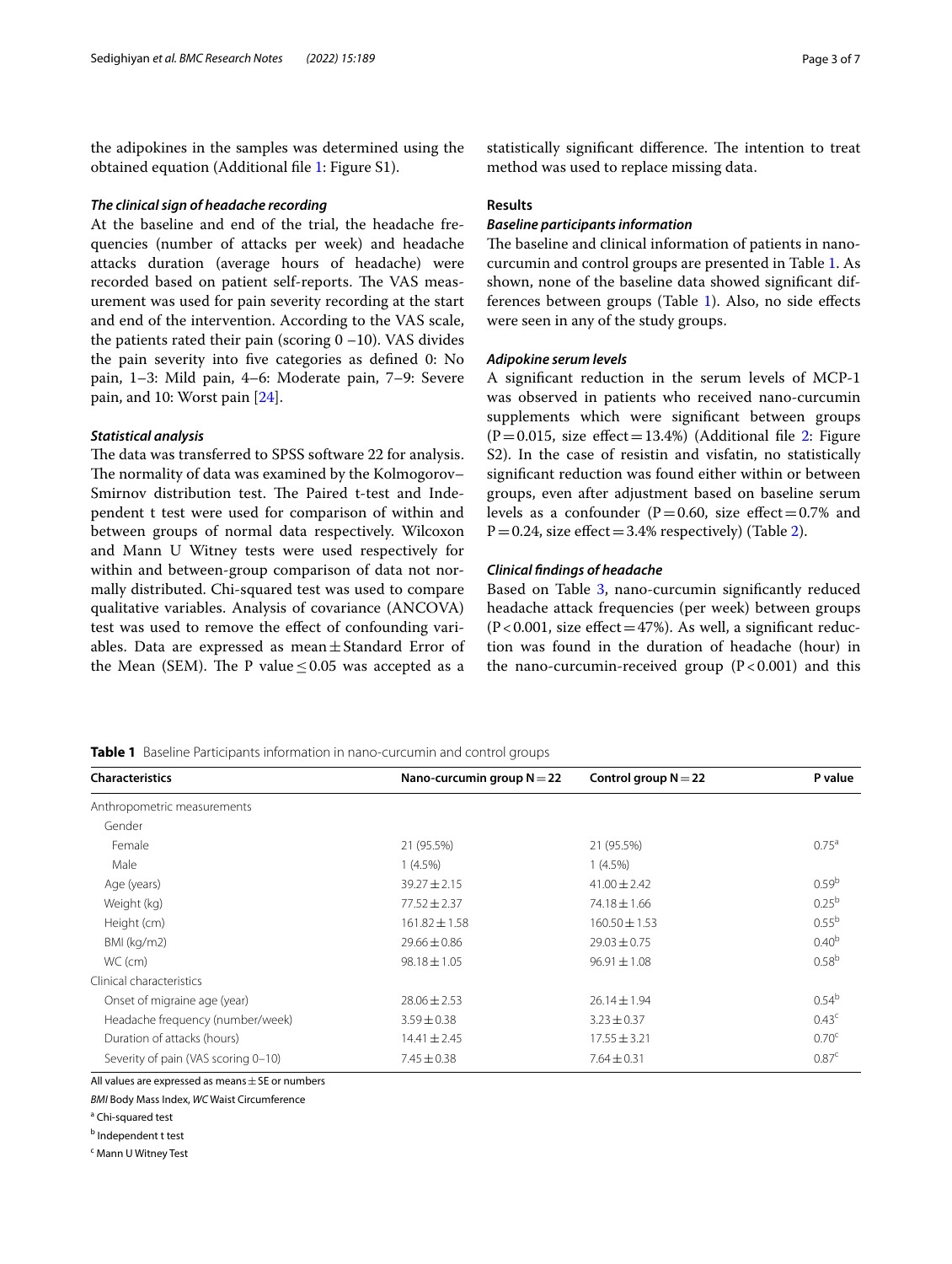#### <span id="page-3-0"></span>**Table 2** Serum levels of adipokines

| <b>Adipokines</b>      | Nano-<br>Curcumin<br>group $N = 22$ | Control Group P Value <sup>b</sup> Effect size<br>$N = 22$ |                    |       |
|------------------------|-------------------------------------|------------------------------------------------------------|--------------------|-------|
| MCP-1 (ng/ml)          |                                     |                                                            |                    |       |
| Before                 | $166.13 + 10.94$                    | $168.47 + 10.62$                                           | 0.76               | 13.4% |
| After                  | 153.97 ± 9.57                       | $172.87 + 11.12$                                           | 0.015 <sup>c</sup> |       |
|                        | Difference $-12.15 \pm 4.60$        | $4.39 \pm 2.07$                                            | 0.009              |       |
| P value <sup>a</sup>   | 0.01                                | 0.06                                                       |                    |       |
| Resistin (ng/ml)       |                                     |                                                            |                    |       |
| Before                 | $124.89 + 8.13$                     | $129.59 + 8.47$                                            | 0.7                | 0.7%  |
| After                  | $119.46 + 6.48$                     | $126.24 \pm 7.80$                                          | 0.60 <sup>c</sup>  |       |
|                        | Difference $-5.42 \pm 7.43$         | $-3.34 \pm 6.54$                                           | 0.23               |       |
| P value <sup>a</sup>   | 0.49                                | 0.58                                                       |                    |       |
| Visfatin (ng/ml)       |                                     |                                                            |                    |       |
| <b>Before</b>          | $19.82 \pm 1.04$                    | $19.73 \pm 0.90$                                           | 0.91               | 3.4%  |
| After                  | $19.09 \pm 1.00$                    | $19.57 \pm 0.87$                                           | 0.24 <sup>c</sup>  |       |
|                        | Difference $-0.74 \pm 0.40$         | $-0.15 \pm 0.27$                                           | 0.38               |       |
| $P$ value <sup>a</sup> | 0.21                                | 0.55                                                       |                    |       |

Data are reported as means  $\pm$  SE

a Will Coxon t test

<sup>b</sup> Mann U Witney Test

<sup>c</sup> Analysis of Covariance (ANCOVA)

reduction also was statistically signifcant between groups ( $P < 0.001$ , size effect = 34%).

In the case of pain severity, based on VAS measurement, the nano-curcumin supplementation signifcantly reduced headache severity ( $P < 0.001$ ) with a size effect of 37%) (Table [3\)](#page-4-2).

# **Discussion**

In the present trial, 44 patients with episodic migraine were enrolled and underwent 2- months nanocurcumin or placebo supplementation to evaluate the efects of nano-curcumin on resistin, visfatin, and MCP-1 levels and clinical manifestation of headache in migraine patients.

Adipokines play key roles in multiple physiological functions including weight regulation, endothelial performance, infammation, and immune response [\[7](#page-5-6)]. These adipokines such as resistin, visfatin, and MCP-1 have abundant receptors in the central nervous system, are involved in migraine pathogenesis  $[10, 12, 14]$  $[10, 12, 14]$  $[10, 12, 14]$  $[10, 12, 14]$  $[10, 12, 14]$ . The resistin, visfatin, and MCP-1 concentration increase in migraine patients' serum or cerebrospinal fuid. Also, there is a signifcant correlation between these adipokines with clinical symptoms in migraine [[7,](#page-5-6) [11](#page-5-9), [13](#page-5-11)].

This research showed that nano-curcumin significantly reduced MCP-1 serum levels compared to the placebo group. Parallel with our fnding Ganjali et al. showed in obese patients, curcumin signifcantly reduced MCP-1

serum levels [[25\]](#page-5-23). In contrast, in some clinical studies, curcumin supplementation did not have signifcant efects on MCP-1 serum levels [[26](#page-5-24)].

In the control group, the MCP-1 changes are close to significant levels  $(P=0.06)$ , but these changes are increased whereas in the nano-curcumin group decreased, their diferences between groups are significant ( $P=0.009$ ). The regulatory effects of curcumin on MCP-1 occur through several mechanisms including downregulating of MCP-1 mRNA and receptor expression, suppressing MAPK and NF-κB signaling, and reducing MCP-1 activity/production by infuencing AMP-kinase signaling [[20,](#page-5-18) [27,](#page-5-25) [28\]](#page-5-26). But, in the placebo group, the MCP-1 level showed an increasing trend. According to evidence, the MCP-1 levels of migraine patients increase both in the attack and intervals of attack phase [[8\]](#page-5-27) which may be enhanced in the absence of inhibitory efects of curcumin in our control group. However, next studies with more participants are needed to confrm these results.

Additionally, nano-curcumin couldn't reduce visfatin and resistin concentration signifcantly. Contrary to our results Islami et al. reported curcumin signifcantly reduced resistin level in obese participants [[29,](#page-5-28) [30](#page-6-0)]. As well, experimental studies confrm signifcant regulatory efects of curcumin on visfatin levels [\[31\]](#page-6-1). Also, the inhibitory efects of curcumin on resistin-induced infammation in human endothelial cells have been demonstrated [[21\]](#page-5-19). Curcumin can signifcantly reduce visfatin mRNA expression and protein levels along with NF-κB activity. NF-κB is able to bind to the promoter of the visfatin gene and increase its expression [\[19](#page-5-17)].

In addition, nano-curcumin supplementation signifcantly reduced attack frequency, headache duration, and pain severity in participants. previously, Abdolahi et al. reported that nano-curcumin treatment decreased headache frequency and pain severity in migraine while did not exert a signifcant efect on headache duration [[32–](#page-6-2) [34\]](#page-6-3). Curcumin exerts its analgesic efects through the following mechanisms: downregulating of pain mediators (TNF-α, IL-6), calcitonin gene-related peptide, and substance  $P[35]$  $P[35]$  $P[35]$ , suppressing nociceptor activity  $[36]$  and NF-κB signaling  $[37]$  $[37]$ .

The number of females was higher in this study. Based on pieces of evidence, migraine is three times more common in women than in men attributed to factors including sex hormones, nutrition, economic-social status, and lifetime [\[38](#page-6-7)].

The present trial is the first study of the effects of nano-curcumin supplementation on adipokine levels and clinical signs of migraine. In this research, we found that nano-curcumin signifcantly reduced MCP-1 levels, attack frequencies, pain severity, and duration of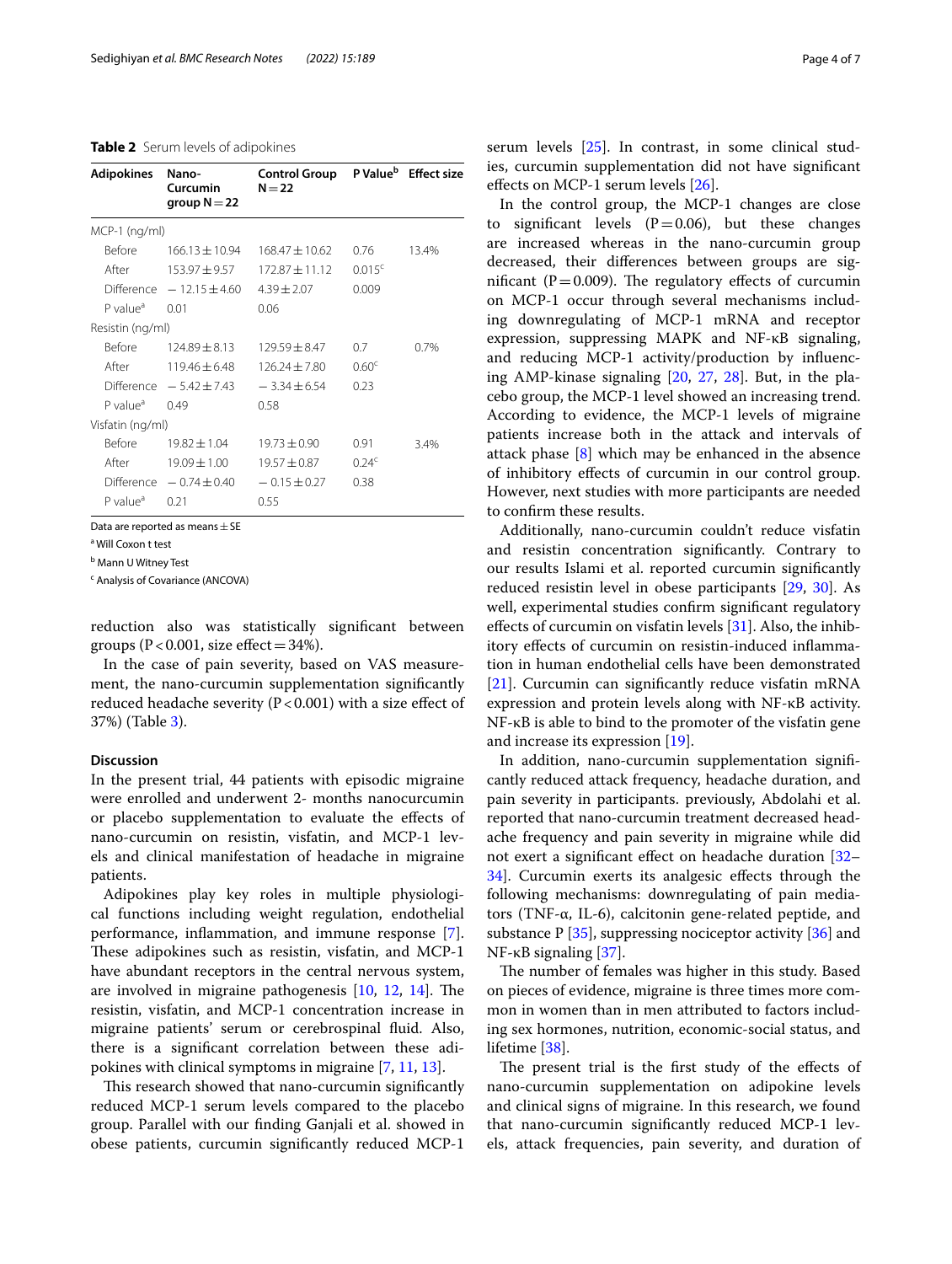# <span id="page-4-2"></span>**Table 3** Clinical sign of headache

| Headache                                       | Nano-curcumin group $N = 22$ Control group $N = 22$ |                  | P value <sup>b</sup>   | <b>Effect size</b> |
|------------------------------------------------|-----------------------------------------------------|------------------|------------------------|--------------------|
| Frequencies (number/week)                      |                                                     |                  |                        |                    |
| Before                                         | $3.23 \pm 0.37$                                     | $3.59 \pm 0.38$  | 0.43                   | 47%                |
| After                                          | $1.82 \pm 0.19$                                     | $3.95 \pm 0.31$  | < 0.001c               |                    |
| Difference                                     | $-1.40 \pm 0.37$                                    | $0.36 \pm 0.22$  | < 0.001                |                    |
| $P$ value <sup><math>a</math></sup>            | 0.002                                               | 0.12             |                        |                    |
| Duration (hour)                                |                                                     |                  |                        |                    |
| Before                                         | $17.55 \pm 3.21$                                    | $14.41 \pm 2.45$ | 0.7                    | 34%                |
| After                                          | $4.42 \pm 0.87$                                     | $12.34 \pm 2.02$ | < 0.001c               |                    |
| Difference                                     | $-13.12 \pm 3.08$                                   | $-2.06 \pm 1.85$ | 0.004                  |                    |
| P value a                                      | < 0.001                                             | 0.42             |                        |                    |
| Severity (visual analogue scale (VAS) scoring) |                                                     |                  |                        |                    |
| Before                                         |                                                     |                  |                        |                    |
| No pain                                        | $0(0\%)$                                            | $0(0\%)$         | 0.87                   | 37%                |
| Mild pain                                      | $0(0\%)$                                            | $1(4.5\%)$       |                        |                    |
| Moderate pain                                  | 8 (36.4%)                                           | 6 (27.3%)        |                        |                    |
| Sever pain                                     | 12 (54.5%)                                          | 13 (59.1%)       |                        |                    |
| Worst pain                                     | $2(9.1\%)$                                          | $2(9.1\%)$       |                        |                    |
| After                                          |                                                     |                  |                        |                    |
| No pain                                        | $1(4.5\%)$                                          | $0(0\%)$         | $< 0.001$ <sup>c</sup> |                    |
| Mild pain                                      | 6(27.3%)                                            | $1(4.5\%)$       |                        |                    |
| Moderate pain                                  | 13 (59.1%)                                          | 7 (31.8%)        |                        |                    |
| Severe pain                                    | $2(9.1\%)$                                          | 13 (59.1%)       |                        |                    |
| Worst pain                                     | $0(0\%)$                                            | $1(4.5\%)$       |                        |                    |
| P value <sup>a</sup>                           | < 0.001                                             | 0.48             |                        |                    |

Data are reported as means  $\pm$  SE

a Will Coxon t test

<sup>b</sup> Mann U Witney Test

<sup>c</sup> Analysis of Covariance (ANCOVA)

headaches. Thus, targeting curcumin can be a promising approach to migraine management. However, to clarify the modulatory mechanisms of curcumin at mRNA expression and protein production levels, it is suggested to determine the gene expression and western blot of these adipokines in future studies, which was one of the limitations of the present trial.

# **Limitations**

There were several limitations in this study; the small sample size, short duration, and no measurement of adipokines mRNA or western blot. Additionally, the human studies on curcumin efects on headache and adipokines are very limited and the mechanisms proposed are often based on cellular and animal studies, which cannot be generalized to humans.

## **Abbreviations**

AMP: Adenosine monophosphate; BMI: Body mass index; IFNγ: Interferon gamma; IL: Interleukin; MAPK: Mitogen-Activated Protein Kinase; MCP-1:

Monocyte chemoattractant protein-1; NF-κB: Nuclear Factor kappa B; TNF: Tumor Necrosis Factor; VAS: Visual Analogue Scale.

# **Supplementary Information**

The online version contains supplementary material available at [https://doi.](https://doi.org/10.1186/s13104-022-06074-4) [org/10.1186/s13104-022-06074-4](https://doi.org/10.1186/s13104-022-06074-4).

<span id="page-4-1"></span><span id="page-4-0"></span>**Additional fle 1**: **Figure 1.** ELISA standard curve of MCP-1, Resistin and Visfatine

**Additional fle 2: Figure 2.** MCP-1 serum levels in nano-curcumin and control groups. A signifcant reduction has been observed in MCP-1 levels in nano-curcumin group. This diference also is signifcant between groups. \*P value <0.05. Each value represents mean ± SEM.

#### **Acknowledgements**

We kindly acknowledge those who participated in this research.

#### **Author contributions**

MS and SS contributed to the conception or design of the work. EJ and ZV contributed to the interpretation of data for the work. MSY and MA contributed to the analysis of the data. SH and MN drafted the work and MJ substantively revised it. All authors agreed both to be personally accountable for their contributions and ensure that questions related to the accuracy or integrity of any part of the work, even ones in which the author was not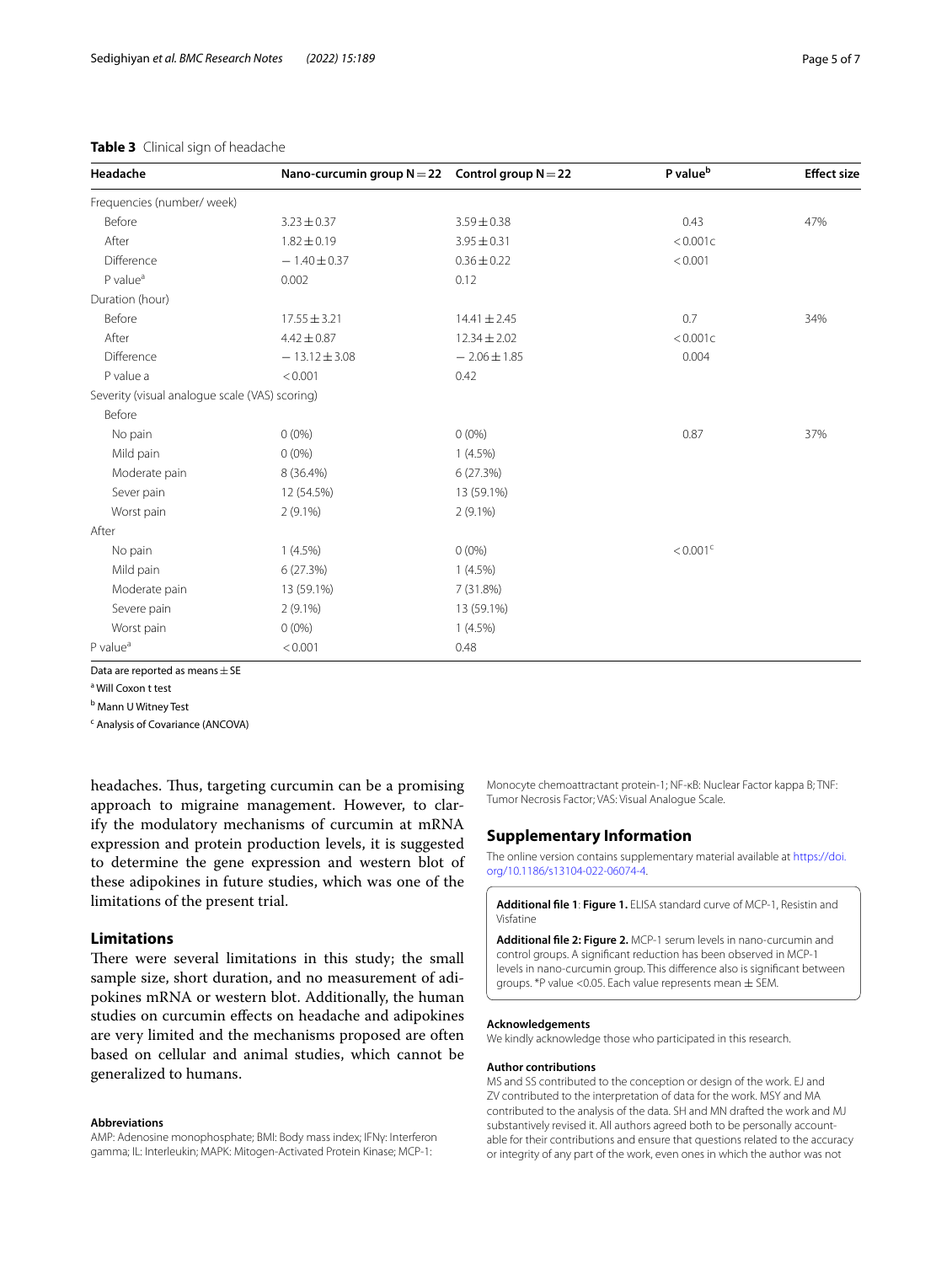personally involved, are appropriately investigated, resolved, and the resolution documented in the literature. All authors read and approved fnal of the manuscript.

## **Funding**

None.

#### **Availability of data and materials**

"The datasets supporting this study results are included within the manu‑ script". More information could be available by contact with this email address: m.sedighiyan86@gmail.com.

## **Declarations**

#### **Ethics approval and consent to participate**

The current clinical trial study was approved by the Ethics Committee of Tehran University of Medical Sciences as ID: IR.TUMS.MEDICINE. REC.1399.190 and registered in Iranian Registry of Clinical Trials (IRCT) as ID: IRCT20160626028637N2. The Participants completed a written consent prior of including into the study and being informed about study protocol.

#### **Consent for publication**

Not applicable.

#### **Competing interests**

The authors in this study declare no confict of interest.

#### **Author details**

<sup>1</sup> Department of Cellular and Molecular Nutrition, School of Nutritional Sciences and Dietetics, Tehran University of Medical Sciences, Poursina Street, Tehran, Iran. <sup>2</sup> Amir Alam Hospital Complexes, Tehran University of Medical Sciences, Sa'adi Street, Tehran, Iran. <sup>3</sup> Headache Research Center, Sina Hospital, Tehran University of Medical Sciences, Imam Khomeini Street, Tehran, Iran. 4 <sup>4</sup> Department of Geriatric Medicine, Ziaeian Hospital, Tehran University of Medical Sciences, Ghazvin street, Tehran, Iran. <sup>5</sup> Memory and Behavioral Neurology Division, Roozbeh Hospital, Tehran University of Medical Sciences, Kargar Street, Tehran, Iran. <sup>6</sup> Department of Human Nutrition, Faculty of Medicine, Urmia University of Medical Sciences, Resalat Street, Urmia, Iran. <sup>7</sup>Treatment Department, Tehran University of Medical Sciences, Hafez Street, Tehran, Iran. <sup>8</sup>Department of Anesthesiology, Faculty of Medicine, Tehran Medical Sciences, Islamic Azad University, Tehran, Iran. <sup>9</sup> Department of Epidemiology and Biostatistics, School of Public Health, Tehran University of Medical Sciences, Tehran, Iran.

## Received: 20 January 2022 Accepted: 11 May 2022 Published online: 23 May 2022

#### **References**

- <span id="page-5-0"></span>1. Arnold M. Headache classifcation committee of the international headache society (IHS) the international classifcation of headache disorders. Cephalalgia. 2018;38(1):1–211.
- <span id="page-5-1"></span>2. Yeh WZ, Blizzard L, Taylor BV. What is the actual prevalence of migraine? Brain Behav. 2018;8(6):e00950.
- <span id="page-5-2"></span>3. Disorders A-PPGoPH. Headache disorders—not respected, not resourced. 2010.
- <span id="page-5-3"></span>4. Bigal ME, Lipton RB, Holland PR, Goadsby PJ. Obesity, migraine, and chronic migraine: possible mechanisms of interaction. Neurology. 2007;68(21):1851–61.
- <span id="page-5-4"></span>5. Hershey AD, Powers SW, Nelson TD, Kabbouche MA, Winner P, Yonker M, et al. Obesity in the pediatric headache population: a multicenter study. Headache J of Head Face Pain. 2009;49(2):170–7.
- <span id="page-5-5"></span>6. Rubino E, Vacca A, Govone F, Gai A, Boschi S, Zucca M, et al. Investigating the role of adipokines in chronic migraine. Cephalalgia. 2017;37(11):1067–73.
- <span id="page-5-6"></span>7. Chai NC, Gelaye B, Tietjen GE, Dash PD, Gower BA, White LW, et al. Ictal adipokines are associated with pain severity and treatment response in episodic migraine. Neurology. 2015;84(14):1409–18.
- <span id="page-5-27"></span>8. Fidan I, Yüksel S, Ýmir T, İrkeç C, Aksakal FN. The importance of cytokines, chemokines and nitric oxide in pathophysiology of migraine. J Neuroimmunol. 2006;171(1–2):184–8.
- <span id="page-5-7"></span>9. Li C, Zhu Q, He Q, Wang J, Wang F, Zhang H. Plasma levels of cyclooxygenase-2 (COX-2) and visfatin during diferent stages and diferent subtypes of migraine headaches. Med Sci Monitr Int Med J Exp Clin Res. 2017;23:24.
- <span id="page-5-8"></span>10. Martins-Oliveira M, Akerman S, Holland PR, Hoffmann JR, Tavares I, Goadsby PJ. Neuroendocrine signaling modulates specifc neural networks relevant to migraine. Neurobiol Dis. 2017;101:16–26.
- <span id="page-5-9"></span>11. Fragoso-Loyo H, Atisha-Fregoso Y, Llorente L, Sánchez-Guerrero J. Infammatory profle in cerebrospinal fuid of patients with headache as a manifestation of neuropsychiatric systemic lupus erythematosus. Rheumatology. 2013;52(12):2218–22.
- <span id="page-5-10"></span>12. Bokarewa M, Nagaev I, Dahlberg L, Smith U, Tarkowski A. Resistin, an adipokine with potent proinfammatory properties. J Immunol. 2005;174(9):5789–95.
- <span id="page-5-11"></span>13. Adya R, Tan BK, Chen J, Randeva HS. Pre-B cell colony enhancing factor (PBEF)/visfatin induces secretion of MCP-1 in human endothelial cells: role in visfatin-induced angiogenesis. Atherosclerosis. 2009;205(1):113–9.
- <span id="page-5-12"></span>14. Bø S, Davidsen E, Gulbrandsen P, Dietrichs E, Bovim G, Stovner L, et al. Cerebrospinal fuid cytokine levels in migraine, tension-type headache and cervicogenic headache. Cephalalgia. 2009;29(3):365–72.
- <span id="page-5-13"></span>15. Hajavi J, Momtazi AA, Johnston TP, Banach M, Majeed M, Sahebkar A. Curcumin: a naturally occurring modulator of adipokines in diabetes. J Cell Biochem. 2017;118(12):4170–82.
- <span id="page-5-14"></span>16. Ahsan N, Mishra S, Jain MK, Surolia A, Gupta S. Curcumin Pyrazole and its derivative (N-(3-Nitrophenylpyrazole) Curcumin inhibit aggregation, disrupt fbrils and modulate toxicity of wild type and mutant α-Synuclein. Sci Rep. 2015;5(1):1–16.
- <span id="page-5-15"></span>17. Shehzad A, Lee Y. Curcumin: multiple molecular targets mediate multiple pharmacological actions: a review. Drugs Fut. 2010;35(2):113.
- <span id="page-5-16"></span>18. Kanai M, Imaizumi A, Otsuka Y, Sasaki H, Hashiguchi M, Tsujiko K, et al. Dose-escalation and pharmacokinetic study of nanoparticle curcumin, a potential anticancer agent with improved bioavailability, in healthy human volunteers. Cancer Chemother Pharmacol. 2012;69(1):65–70.
- <span id="page-5-17"></span>19. Kim S-R, Park H-J, Bae Y-H, Ahn S-C, Wee H-J, Yun I, et al. Curcumin downregulates visfatin expression and inhibits breast cancer cell invasion. Endocrinology. 2012;153(2):554–63.
- <span id="page-5-18"></span>20. Karimian MS, Pirro M, Majeed M, Sahebkar A. Curcumin as a natural regulator of monocyte chemoattractant protein-1. Cytokine Growth Factor Rev. 2017;33:55–63.
- <span id="page-5-19"></span>21. Pirvulescu MM, Gan AM, Stan D, Simion V, Calin M, Butoi E, et al. Curcumin and a Morus alba extract reduce pro-Inflammatory effects of resistin in human endothelial cells. Phytother Res. 2011;25(12):1737–42.
- <span id="page-5-20"></span>22. Charles JA, Jotkowitz S, Byrd LH. Prevention of migraine with olmesartan in patients with hypertension/prehypertension. Headache J Head Face Pain. 2006;46(3):503–7.
- <span id="page-5-21"></span>23. Derosa G, Cicero AFG, Carbone A, Querci F, Fogari E, D'Angelo A, et al. Evaluation of safety and efficacy of a fixed olmesartan/amlodipine combination therapy compared to single monotherapies. Expert Opin Drug Saf. 2013;12(5):621–9.
- <span id="page-5-22"></span>24. Price DD, McGrath PA, Rafii A, Buckingham B. The validation of visual analogue scales as ratio scale measures for chronic and experimental pain. Pain. 1983;17(1):45–56.
- <span id="page-5-23"></span>25. Ganjali S, Sahebkar A, Mahdipour E, Jamialahmadi K, Torabi S, Akhlaghi S, et al. Investigation of the effects of curcumin on serum cytokines in obese individuals: a randomized controlled trial. Sci World J. 2014;2014:1.
- <span id="page-5-24"></span>26. Panahi Y, Hosseini MS, Khalili N, Naimi E, Simental-Mendía LE, Majeed M, et al. Efects of curcumin on serum cytokine concentrations in subjects with metabolic syndrome: a post-hoc analysis of a randomized controlled trial. Biomed Pharmacother. 2016;82:578–82.
- <span id="page-5-25"></span>27. Seyedzadeh MH, Safari Z, Zare A, Navashenag JG, Kardar GA, Khorramizadeh MR. Study of curcumin immunomodulatory efects on reactive astrocyte cell function. Int Immunopharmacol. 2014;22(1):230–5.
- <span id="page-5-26"></span>28. Chen J-J, Dai L, Zhao L-X, Zhu X, Cao S, Gao Y-J. Intrathecal curcumin attenuates pain hypersensitivity and decreases spinal neuroinfammation in rat model of monoarthritis. Sci Rep. 2015;5(1):1–12.
- <span id="page-5-28"></span>29. Ismail NA, Abd El Dayem SM, Salama E, Ragab S, Abd El Baky AN, Ezzat WM. Impact of curcumin intake on gluco-insulin homeostasis, leptin and adiponectin in obese subjects. Res J Pharm Biol Chem Sci. 2016;7(1):1891–7.